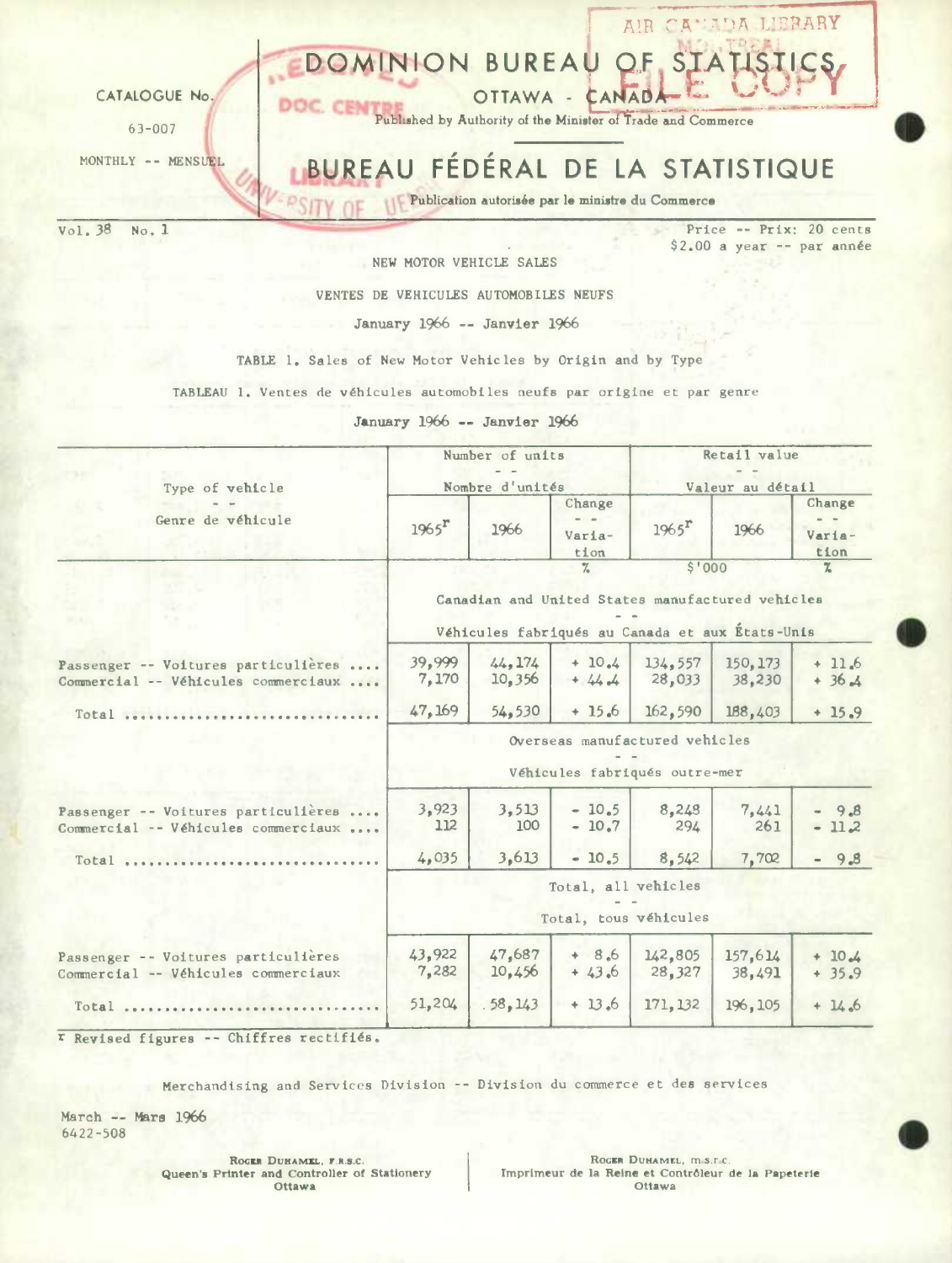## TABLE 2. Sales of New Motor Vehicles by Type and by Province January 1966

## TABLEAU 2. Ventes de véhicules automobiles neufs, par genre et par province

Janvier 1966

| Province | Passenger<br>$-$<br>Voitures<br>particulières |      | Commercial<br>Véhicules<br>commerciaux |      |                     | Total |  |  |
|----------|-----------------------------------------------|------|----------------------------------------|------|---------------------|-------|--|--|
|          | $1965$ <sup>r</sup>                           | 1966 | 1965                                   | 1966 | $1965$ <sup>r</sup> | 1966  |  |  |

Number of new motor vehicles sold

Nombre de véhicules automobiles neufa vendus

| Newfoundland --<br>Terre-Neuve                                                                     | 377                                                | 614                                                  | 116                                           | 152                                          | 493                                                  | 766                                                  |
|----------------------------------------------------------------------------------------------------|----------------------------------------------------|------------------------------------------------------|-----------------------------------------------|----------------------------------------------|------------------------------------------------------|------------------------------------------------------|
| Prince Edward Island --<br>Ile du-Prince-Édouard                                                   | 153                                                | 202                                                  | 48                                            | 55                                           | 201                                                  | 257                                                  |
| Nova Scotia --<br>Nouvelle-Écosse                                                                  | 1,171                                              | 1,628                                                | 216                                           | 375                                          | 1,387                                                | 2,003                                                |
| New Brunswick $-$<br>Nouveau-Brunswick<br>Québec<br>Ontario<br>Manitoba<br>Saskatchewan<br>Alberta | 997<br>10,675<br>19,021<br>1,831<br>2,032<br>3,508 | 1,338<br>10.920<br>20,498<br>2,046<br>2,075<br>3,410 | 236<br>1,506<br>2,387<br>271<br>548<br>1, 153 | 311<br>1,729<br>3,583<br>513<br>835<br>1,576 | 1,233<br>12,181<br>21,408<br>2,102<br>2,580<br>4,661 | 1,649<br>12,649<br>24,081<br>2,559<br>2,910<br>4,986 |
| $British$ Columbia --<br>$Colomb1e-Br1tann1que(1)$<br>                                             | 4,157                                              | 4,956                                                | 801                                           | 1,327                                        | 4,958                                                | 6,283                                                |
| .<br>Canada                                                                                        | 43,922                                             | 47,687                                               | 7,282                                         | 10,456                                       | 51.204                                               | 58,143                                               |
|                                                                                                    |                                                    |                                                      |                                               |                                              |                                                      |                                                      |

Retail value of new motor vehicles sold

Valeur au detail des véhicules automobiles neufa vendus

|                                                                               | \$'000 -- milliers de dollars                          |                                                       |                                                |                                                     |                                                       |                                                       |  |  |  |
|-------------------------------------------------------------------------------|--------------------------------------------------------|-------------------------------------------------------|------------------------------------------------|-----------------------------------------------------|-------------------------------------------------------|-------------------------------------------------------|--|--|--|
| Newfoundland $--$<br>Terre-Neuve<br>Prince Edward Island --                   | 1,132                                                  | 1,904                                                 | 415                                            | 503                                                 | 1.547                                                 | 2,407                                                 |  |  |  |
| ile du-Prince-Édouard                                                         | 486                                                    | 641                                                   | 153                                            | 173                                                 | 639                                                   | 814                                                   |  |  |  |
| Nova Scotia --<br>Nouvelle-Ecosse<br>New Brunswick --                         | 3,577                                                  | 5,027                                                 | 736                                            | 1,238                                               | 4,313                                                 | 6,265                                                 |  |  |  |
| Nouveau-Brunswick<br>Québec<br>Ontario<br>Manitoba<br>Saskatchewan<br>Alberta | 3, 123<br>35.449<br>61,931<br>5,911<br>6,707<br>11,534 | 4,209<br>37,067<br>68,040<br>6,789<br>6,938<br>11,374 | 919<br>6,501<br>8,777<br>964<br>1,875<br>4,426 | 1.175<br>6,873<br>13,016<br>1,804<br>2,673<br>5.521 | 4.042<br>41.950<br>70,708<br>6,875<br>B.582<br>15.960 | 5,384<br>43.940<br>81,056<br>8.593<br>9,611<br>16,895 |  |  |  |
| $British$ Columbia --<br>$Colombie-Britannique(1)$<br>$\cdots$                | 12,955                                                 | 15,625                                                | 3,561                                          | 5,515                                               | 16, 516                                               | 21, 140                                               |  |  |  |
| Canada                                                                        | 14.2, 805                                              | 157.614                                               | 28,327                                         | 38,491                                              | 171, 132                                              | 196.105                                               |  |  |  |

(1) Includes Yukon and Northwest Territories -- Comprend le Yukon et les Territoires du Nord-Ouest. Revised figures -- Chiffres rectifiés.

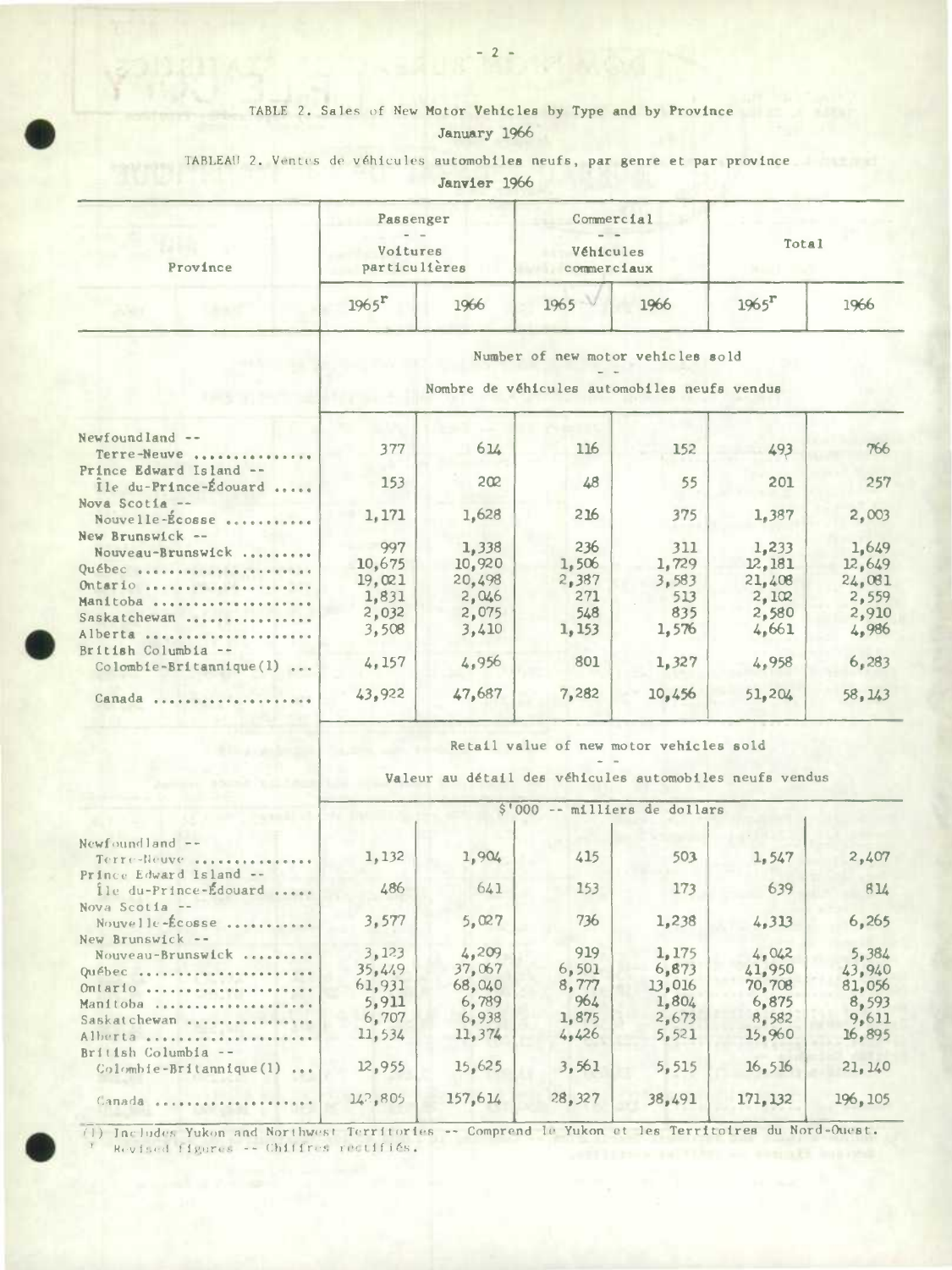TABLE 3. Sales of Canadian and United States Manufactured Vehicles by Type and by Province

| January | 1966 |
|---------|------|
|         |      |

| TABLEAU 3. Ventes de véhicules fabriqués au Canada et aux Etats-Unis, par genre et par province |  |
|-------------------------------------------------------------------------------------------------|--|
|-------------------------------------------------------------------------------------------------|--|

|                                                                    |                                                                                   | Janvier 1966 |                                                                                                    |        |         |        |  |  |  |  |
|--------------------------------------------------------------------|-----------------------------------------------------------------------------------|--------------|----------------------------------------------------------------------------------------------------|--------|---------|--------|--|--|--|--|
| Province                                                           | Passenger<br>Voitures<br>particulières                                            |              | Commercial<br>Véhicules<br>commerciaux                                                             |        | Total   |        |  |  |  |  |
|                                                                    | 1965                                                                              | 1966         | 1965                                                                                               | 1966   | 1965    | 1966   |  |  |  |  |
|                                                                    | Number of new motor vehicles sold<br>Nombre de véhicules automobiles neufs vendus |              |                                                                                                    |        |         |        |  |  |  |  |
|                                                                    |                                                                                   |              |                                                                                                    |        |         |        |  |  |  |  |
| Newfoundland --<br>Terre-Neuve                                     | 306                                                                               | 523          |                                                                                                    |        |         |        |  |  |  |  |
| Prince Edward Island --<br>Ile du-Prince-Édouard<br>Nova Scotia -- | 138                                                                               | 190          | 608                                                                                                | 882    | 2,902   | 4.197  |  |  |  |  |
| Nouvelle-Écosse<br>New Brunswick --                                | 977                                                                               | 1,409        |                                                                                                    |        |         |        |  |  |  |  |
| Nouveau-Brunswick                                                  | 873                                                                               | 1, 193       |                                                                                                    |        |         |        |  |  |  |  |
| Québec                                                             | 9,871                                                                             | 10,223       | 1,482                                                                                              | 1,713  | 11,353  | 11,936 |  |  |  |  |
| Ontario                                                            | 17,325                                                                            | 19,185       | 2,350                                                                                              | 3,551  | 19,675  | 22,736 |  |  |  |  |
| Manitoba                                                           | 1,709                                                                             | 1,977        |                                                                                                    |        |         |        |  |  |  |  |
| Saskatchewan                                                       | 1,945                                                                             | 2,028        | 1,957                                                                                              | 2,915  | 8,917   | 10,158 |  |  |  |  |
| Alberta                                                            | 3,306                                                                             | 3,238        |                                                                                                    |        |         |        |  |  |  |  |
| British Columbia --                                                |                                                                                   |              |                                                                                                    |        |         |        |  |  |  |  |
| $Colomb1e-Br1tann1que(1) $                                         | 3,549                                                                             | 4,208        | 773                                                                                                | 1,295  | 4,322   | 5,503  |  |  |  |  |
| Canada                                                             | 39,999                                                                            | 44, 174      | 7,170                                                                                              | 10,356 | 47, 169 | 54,530 |  |  |  |  |
|                                                                    |                                                                                   |              | Retail value of new motor vehicles sold<br>Valeur au détail des véhicules automobiles neufs vendus |        |         |        |  |  |  |  |
|                                                                    |                                                                                   |              | \$'000 -- milliers de dollars                                                                      |        |         |        |  |  |  |  |
|                                                                    |                                                                                   |              |                                                                                                    |        |         |        |  |  |  |  |
| Newfoundland --<br>Terre-Neuve                                     | 996                                                                               | 1,720        |                                                                                                    |        |         |        |  |  |  |  |
| Prince Edward Island --<br>Île du-Prince-Édouard<br>Nova Scotia -- | 458                                                                               | 618          | 2,201                                                                                              | 3,059  | 9,717   | 13,896 |  |  |  |  |
| Nouvelle-Écosse<br>New Brunswick --                                | 3,179                                                                             | 4,582        |                                                                                                    |        |         |        |  |  |  |  |
| Nouveau-Brunswick<br>                                              | 2,883                                                                             | 3,917        |                                                                                                    |        |         |        |  |  |  |  |
| Québec                                                             | 33,737                                                                            | 35,610       | 6,436                                                                                              | 6,832  | 40, 173 | 42,442 |  |  |  |  |
| Ontario                                                            | 58,351                                                                            | 65,267       | 8,681                                                                                              | 12,934 | 67,032  | 78,201 |  |  |  |  |
| Manitoba                                                           | 5,664                                                                             | 6,636        |                                                                                                    |        |         |        |  |  |  |  |
| Saskatchewan                                                       | 6,527                                                                             | 6,841        | 7,224                                                                                              | 9,974  | 30,518  | 34,456 |  |  |  |  |
| Alberta                                                            | 11, 103                                                                           | 11,005       |                                                                                                    |        |         |        |  |  |  |  |
| British Columbia --                                                |                                                                                   |              |                                                                                                    |        |         |        |  |  |  |  |
| Colombie-Britannique(1)                                            | 11,659                                                                            | 13,977       | 3,491                                                                                              | 5,431  | 15,150  | 19,408 |  |  |  |  |
|                                                                    |                                                                                   |              |                                                                                                    |        |         |        |  |  |  |  |

(1) Includes Yukon and Northwest Territories -- Comprend le Yukon et les Territoires du Nord-Ouest. Revised figures -- Chiffres rectifiés.

150, 173

28,033

38,230

162,590

188,403

134,557

 $\cdots$ 

Canada ........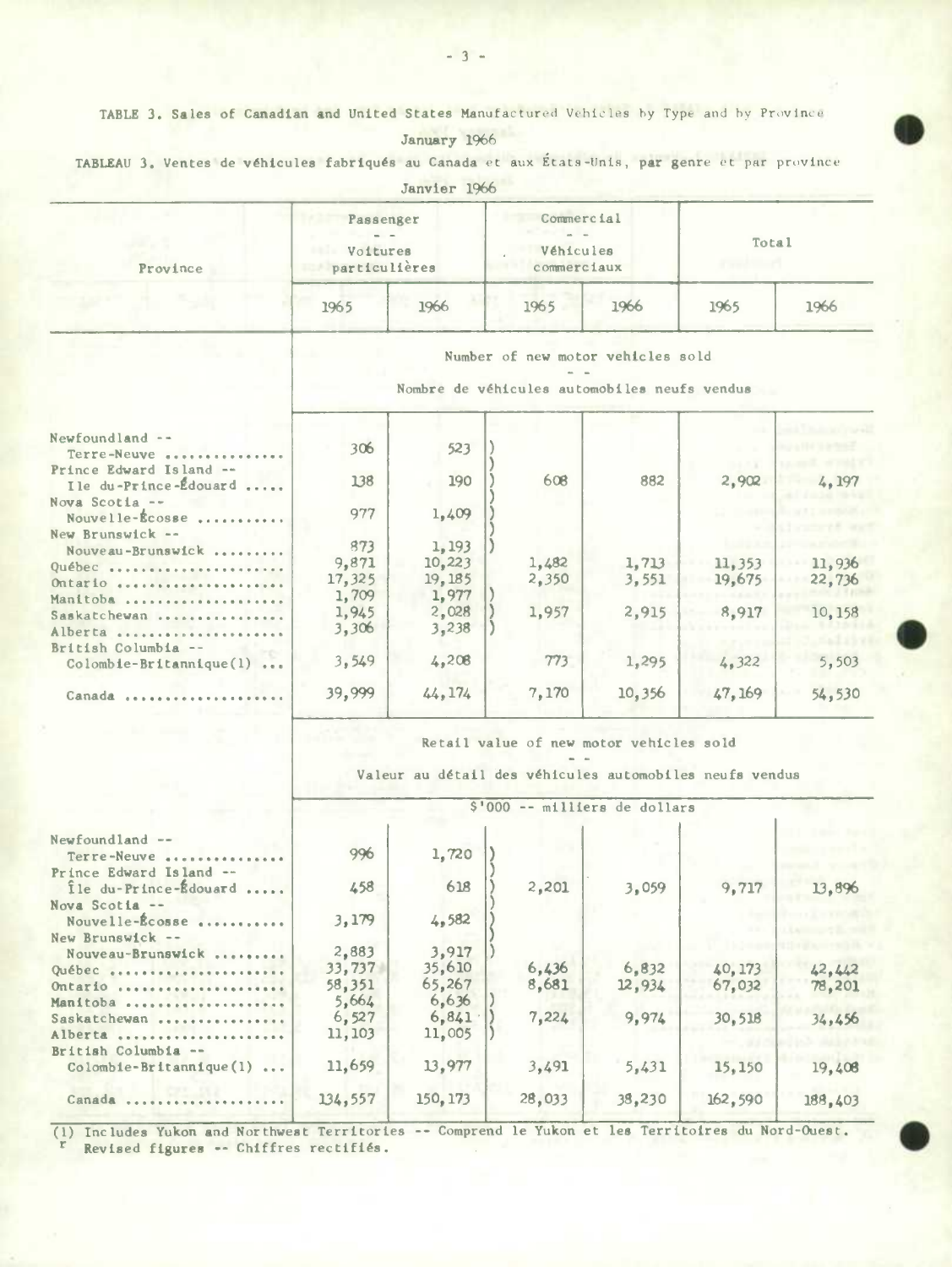## TABLE 4. Sales of Overseas Manufactured Vehicles by Type and by Province January 1966

TABLEAU 4. Ventes de véhicules fabriqués outre-mer, par genre et par province

Janvier 1966

| Province                   | Passenger<br>Voitures<br>particulières |                                                         | Commercial<br>Véhicules<br>commerciaux       |      | Total    |       |  |  |  |  |
|----------------------------|----------------------------------------|---------------------------------------------------------|----------------------------------------------|------|----------|-------|--|--|--|--|
|                            | $1965$ <sup>r</sup>                    | 1966                                                    | 1965                                         | 1966 | $1965^T$ | 1966  |  |  |  |  |
|                            | Number of new motor vehicles sold      |                                                         |                                              |      |          |       |  |  |  |  |
|                            |                                        |                                                         | Nombre de véhicules automobiles neufs vendus |      |          |       |  |  |  |  |
| Newfoundland --            |                                        |                                                         |                                              |      |          |       |  |  |  |  |
| Terre-Neuve                | 71                                     | 91                                                      |                                              |      |          |       |  |  |  |  |
| Prince Edward Island --    |                                        |                                                         |                                              |      |          |       |  |  |  |  |
| Île du-Prince-Édouard      | 15                                     | 12                                                      | 8                                            | 11   | 412      | 478   |  |  |  |  |
| Nova Scotia --             |                                        |                                                         |                                              |      |          |       |  |  |  |  |
| Nouvelle-Écosse            | 194                                    | 219                                                     |                                              |      |          |       |  |  |  |  |
| New Brunswick --           |                                        |                                                         |                                              |      |          |       |  |  |  |  |
| Nouveau-Brunswick          | 124                                    | 145                                                     |                                              |      |          |       |  |  |  |  |
| Québec                     | 804                                    | 697                                                     | 24                                           | 16   | 828      | 713   |  |  |  |  |
| Ontario                    | 1,696                                  | 1,313                                                   | 37                                           | 32   | 1,733    | 1,345 |  |  |  |  |
| Manitoba                   | 122                                    | 69                                                      |                                              |      |          |       |  |  |  |  |
| Saskatchewan               | 87                                     | 47                                                      | 15                                           | 9    | 426      | 297   |  |  |  |  |
| Alberta                    | 202                                    | 172                                                     |                                              |      |          |       |  |  |  |  |
| British Columbia --        |                                        |                                                         |                                              |      |          |       |  |  |  |  |
| $Colomb1e-Br1tann1que(1) $ | 608                                    | 748                                                     | 28                                           | 32   | 636      | 780   |  |  |  |  |
|                            |                                        |                                                         |                                              |      |          |       |  |  |  |  |
| Canada                     | 3,923                                  | 3,513                                                   | 112                                          | 100  | 4,035    | 3,613 |  |  |  |  |
|                            |                                        |                                                         | Retail value of new motor vehicles sold      |      |          |       |  |  |  |  |
|                            |                                        | Valeur au détail des véhicules automobiles neufs vendus |                                              |      |          |       |  |  |  |  |
|                            |                                        |                                                         | \$'000 -- milliers de dollars                |      |          |       |  |  |  |  |
| Newfoundland --            |                                        |                                                         |                                              |      |          |       |  |  |  |  |
| Terre-Neuve                | 136                                    | 184                                                     |                                              |      |          |       |  |  |  |  |
| Prince Edward Island --    |                                        |                                                         |                                              |      |          |       |  |  |  |  |
| Île du-Prince-Édouard      | 28                                     | 23                                                      | 22                                           | 29   | 824      | 973   |  |  |  |  |
| Nova Scotia --             |                                        |                                                         |                                              |      |          |       |  |  |  |  |
| Nouvelle-Écosse            | 398                                    | 445                                                     |                                              |      |          |       |  |  |  |  |
| New Brunswick --           |                                        |                                                         |                                              |      |          |       |  |  |  |  |
| Nouveau-Brunswick          | 240                                    | 292                                                     |                                              |      |          |       |  |  |  |  |
| Québec                     | 1,712                                  | 1,457                                                   | 65                                           | 41   | 1,777    | 1,498 |  |  |  |  |
| Ontario                    | 3,580                                  | 2,773                                                   | 96                                           | 83   | 3,676    | 2,856 |  |  |  |  |
| Manitoba                   | 247                                    | 153                                                     |                                              |      |          |       |  |  |  |  |
| Saskatchewan               | 180                                    | 97                                                      | 41                                           | 24   | 899      | 643   |  |  |  |  |
| Alberta                    | 431                                    | 369                                                     |                                              |      |          |       |  |  |  |  |
| British Columbia --        |                                        |                                                         |                                              |      |          |       |  |  |  |  |
| Colombie-Britannique(1)    | 1,296                                  | 1,648                                                   | 70                                           | 84   | 1,366    | 1,732 |  |  |  |  |
|                            |                                        |                                                         |                                              |      |          |       |  |  |  |  |
| Canada                     | 8,248                                  | 7,441                                                   | 294                                          | 261  | 8,542    | 7,702 |  |  |  |  |

(1) Includes Yukon and Northwest Territories -- Comprend le Yukon et les Territoires du Nord-Ouest. <sup>r</sup> Revised figures -- Chiffres rectifiés.

Canada ......................

 $7,441$ 

 $7,702$ 

 $-4-$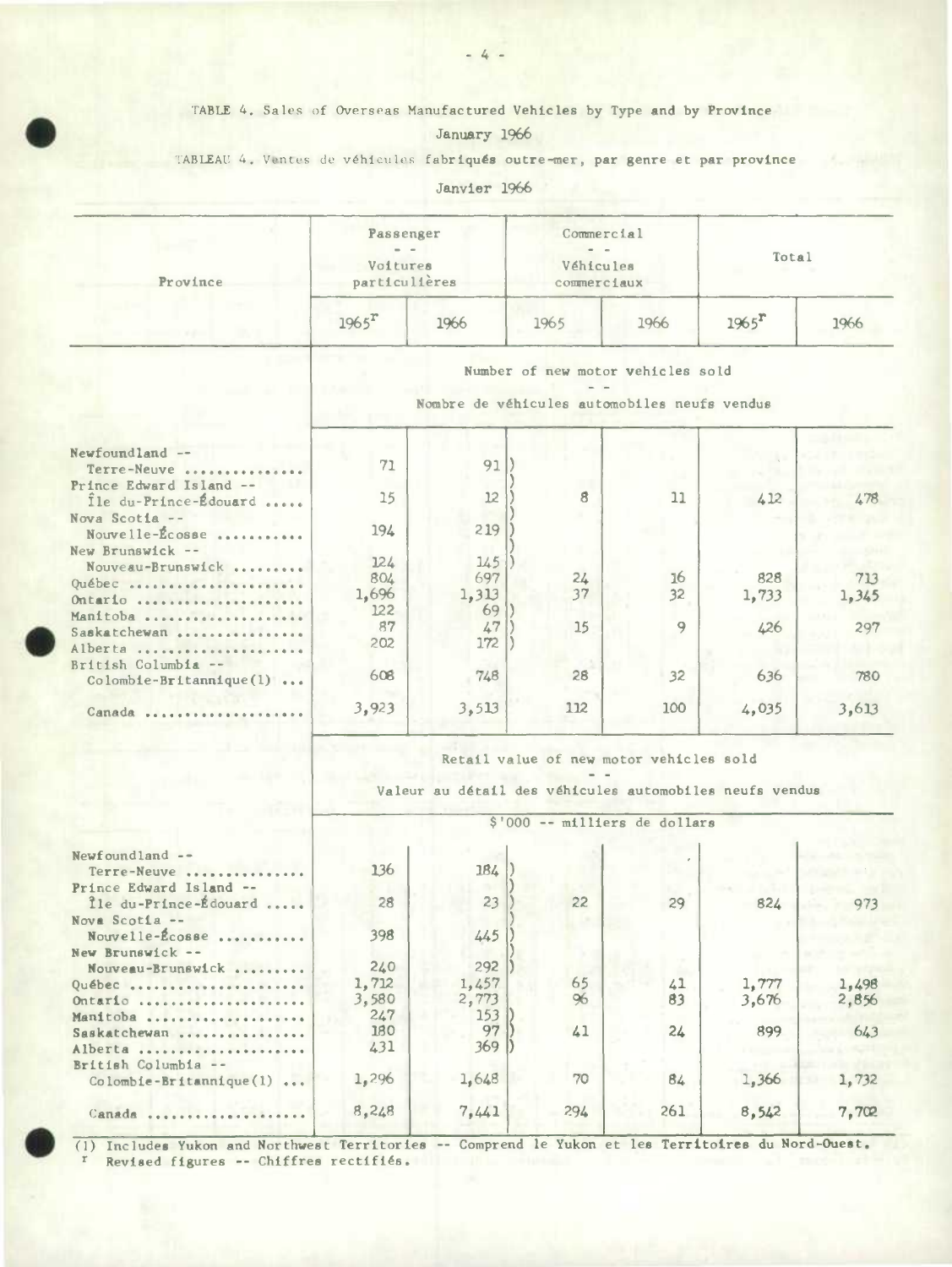TABLE 5. Percentage Change in Sales of New Motor Vehicles by Origin and by Type

| 1966<br>January |
|-----------------|
|-----------------|

TABLEAU 5. Variation procentuelle des ventes de véhicules automobiles neufs par origine et par province

|                                                           | Canada and<br>United States<br>$ -$<br>Canada et<br>États-Unis |                                                                                         |                 | Overseas<br>Outre-mer                     |                                             |                                           | Total                                                                   |                                                                                                                                                                                                                                                                                                                                                                                                                                           |                    |  |  |
|-----------------------------------------------------------|----------------------------------------------------------------|-----------------------------------------------------------------------------------------|-----------------|-------------------------------------------|---------------------------------------------|-------------------------------------------|-------------------------------------------------------------------------|-------------------------------------------------------------------------------------------------------------------------------------------------------------------------------------------------------------------------------------------------------------------------------------------------------------------------------------------------------------------------------------------------------------------------------------------|--------------------|--|--|
| Province                                                  |                                                                |                                                                                         |                 |                                           |                                             |                                           |                                                                         |                                                                                                                                                                                                                                                                                                                                                                                                                                           |                    |  |  |
|                                                           | $P_{\alpha}$<br>$=$ $-$<br>$V$ . $P$ .                         | $C_{\bullet}$<br>$\qquad \qquad \blacksquare$<br>V.C.                                   | Total           | $P_{\star}$<br>$\qquad \qquad -$<br>V, P. | $\mathbb{C}$ .<br>$\qquad \qquad -$<br>V.C. | Total                                     | $P_{\alpha}$<br>$\frac{1}{2} \left( \frac{1}{2} \right)$<br>$V$ . $P$ . | $C_{\alpha}$<br>$\qquad \qquad \  \  \, -\quad \  \  \, -\quad \  \  \, -\quad \  \  \, -\quad \  \  \, -\quad \  \  \, -\quad \  \  \, -\quad \  \  \, -\quad \  \  \, -\quad \  \  \, -\quad \  \  \, -\quad \  \  \, -\quad \  \  \, -\quad \  \  \, -\quad \  \  \, -\quad \  \  \, -\quad \  \, -\quad \  \, -\quad \  \, -\quad \  \, -\quad \  \, -\quad \  \, -\quad \  \, -\quad \  \, -\quad \  \, -\quad \  \, -\quad$<br>V.C. | Total              |  |  |
|                                                           |                                                                | per cent -- pourcentage                                                                 |                 |                                           |                                             |                                           |                                                                         |                                                                                                                                                                                                                                                                                                                                                                                                                                           |                    |  |  |
|                                                           |                                                                | Percentage change in number of vehicles<br>Variation procentuelle - Nombre de véhicules |                 |                                           |                                             |                                           |                                                                         |                                                                                                                                                                                                                                                                                                                                                                                                                                           |                    |  |  |
|                                                           |                                                                |                                                                                         |                 |                                           |                                             |                                           |                                                                         |                                                                                                                                                                                                                                                                                                                                                                                                                                           |                    |  |  |
| Newfoundland --<br>Terre-Neuve<br>Prince Edward Island -- | $+70.9$                                                        |                                                                                         |                 | $+28,2$                                   |                                             |                                           | $+62.9$                                                                 | $+31.0$                                                                                                                                                                                                                                                                                                                                                                                                                                   | $+55.4$            |  |  |
| Ile du-Prince-Edouard<br>Nova Scotia --                   | $+37.7$                                                        | $+45.1)$                                                                                | $+44.6$         | $-20.0$                                   | $+37.5$                                     | $+16.0$                                   | $+32.0$                                                                 | $+14.6$                                                                                                                                                                                                                                                                                                                                                                                                                                   | $+27.9$            |  |  |
| Nouvelle- $\mathbf{E}$ cosse<br>New Brunswick --          | $+44.2$                                                        |                                                                                         |                 | $+12.9$                                   |                                             |                                           | $+39.0$                                                                 | $+73.6$                                                                                                                                                                                                                                                                                                                                                                                                                                   | $+44.4$            |  |  |
| Nouveau-Brunswick                                         | $+36.7$                                                        | an Ki                                                                                   |                 | $+16.9$                                   |                                             |                                           | $+34.2$                                                                 | $+31.8$                                                                                                                                                                                                                                                                                                                                                                                                                                   | $+33.7$            |  |  |
| Québec                                                    | $+3.6$                                                         | $+15.6$                                                                                 | $+5.1$          | $-13.3$                                   | $-33.3$                                     | $-13.9$                                   | $+2.3$                                                                  | $+14.3$                                                                                                                                                                                                                                                                                                                                                                                                                                   | $+3.8$             |  |  |
| Ontario                                                   | $+10.7$<br>$+15.7$                                             | $+51.1$                                                                                 | $+15.6$         | $-22.6$<br>$-43.4$                        | $-13.5$                                     | $-22.4$                                   | $+ 7.8$<br>$+11.7$                                                      | $+50.1$<br>$+89.3$                                                                                                                                                                                                                                                                                                                                                                                                                        | $+12.5$<br>$+21.7$ |  |  |
| Manitoba<br>Saskatchewan                                  | $+4.3$                                                         | $+49.0$                                                                                 | $+13.9$         | $-46.0$                                   | $-40.0$                                     | $-30.3$                                   | $+2.1$                                                                  | $+52.4$                                                                                                                                                                                                                                                                                                                                                                                                                                   | $+12,8$            |  |  |
| Alberta                                                   | $-2.1$                                                         |                                                                                         |                 | $-14.9$                                   |                                             |                                           | $-2.8$                                                                  | $+36.7$                                                                                                                                                                                                                                                                                                                                                                                                                                   | $+ 7.0$            |  |  |
| British Columbia --<br>Colombie-Britannique(1)            | $+18.6$                                                        | $+67.5$                                                                                 | $+27.3$         | $+23.0$                                   | $+14.3$                                     | $+22.6$                                   | $+19.2$                                                                 | $+65.7$                                                                                                                                                                                                                                                                                                                                                                                                                                   | $+26.7$            |  |  |
| Canada                                                    | $+10.4$                                                        | $+44$                                                                                   | $+15.6$         | $-10.5$                                   | $-10.7$                                     | $-10.5$                                   | $+8.6$                                                                  | $+43.6$                                                                                                                                                                                                                                                                                                                                                                                                                                   | $+13.6$            |  |  |
|                                                           |                                                                |                                                                                         |                 |                                           |                                             | Percentage change in retail value         |                                                                         |                                                                                                                                                                                                                                                                                                                                                                                                                                           |                    |  |  |
|                                                           |                                                                |                                                                                         |                 |                                           |                                             | Variation procentuelle - Valeur au détail |                                                                         |                                                                                                                                                                                                                                                                                                                                                                                                                                           |                    |  |  |
|                                                           |                                                                |                                                                                         |                 |                                           |                                             |                                           |                                                                         |                                                                                                                                                                                                                                                                                                                                                                                                                                           |                    |  |  |
| Newfoundland --<br>Terre-Neuve<br>Prince Edward Island -- | $+72.7$                                                        |                                                                                         |                 | $+35.3$                                   |                                             |                                           | $+68.2$                                                                 | $+21.2$                                                                                                                                                                                                                                                                                                                                                                                                                                   | $+55.6$            |  |  |
| Ile du-Prince-Édouard<br>Nova Scotia --                   | $+34.9$                                                        |                                                                                         | $+39.0$ $+43.0$ | $-17.9$                                   | $+31.8$                                     | $+18.1$                                   | $+31.9$                                                                 | $+13.1$                                                                                                                                                                                                                                                                                                                                                                                                                                   | $+27.4$            |  |  |
| Nouvelle- $\&$ cosse<br>New Brunswick --                  | $+44.1$                                                        |                                                                                         |                 | $+11.8$                                   |                                             |                                           | $+40.5$                                                                 | $+68.2$                                                                                                                                                                                                                                                                                                                                                                                                                                   | $+45.3$            |  |  |
| Nouveau-Brunswick                                         | $+35.9$                                                        |                                                                                         |                 | $+21.7$                                   |                                             |                                           | $+34.8$                                                                 | $+27.9$                                                                                                                                                                                                                                                                                                                                                                                                                                   | $+33.2$            |  |  |
| Québec                                                    | $+ 5.6$                                                        | $+6.2$                                                                                  | $+5.6$          | $-14.9$                                   | $-36.9$                                     | $-15.7$                                   | $+4.6$                                                                  | $+5.7$                                                                                                                                                                                                                                                                                                                                                                                                                                    | $+4.7$             |  |  |
| Ontario                                                   | $+11.9$                                                        | $+49.0$                                                                                 | $+16.7$         | $-22.5$                                   | $-13.5$                                     | $-22,3$                                   | $+9.9$                                                                  | $+48.3$                                                                                                                                                                                                                                                                                                                                                                                                                                   | $+14.6$            |  |  |
| Manitoba                                                  | $+17.2$                                                        |                                                                                         |                 | $-38.0$                                   |                                             | $-28.5$                                   | $+14.9$<br>$+34$                                                        | $+87.1$                                                                                                                                                                                                                                                                                                                                                                                                                                   | $+25.0$            |  |  |
| Saskatchewan<br>Alberta                                   | $+4.8$<br>$-0.9$                                               | $+38.1$                                                                                 | $+12.9$         | $-46.1$<br>$-14.4$                        | $-41.5$                                     |                                           | $-1.4$                                                                  | $+42,6$<br>$+24.7$                                                                                                                                                                                                                                                                                                                                                                                                                        | $+12.0$<br>$+ 5.9$ |  |  |
| British Columbia --<br>$Colomb1e-Br1tann1que(1) $         | $+19.9$                                                        | $+55.6$                                                                                 | $+28.1$         | $+27.2$                                   | $+20.0$                                     | $+26.8$                                   | $+20,2$                                                                 | $+54.9$                                                                                                                                                                                                                                                                                                                                                                                                                                   | $+28.0$            |  |  |
| Canada                                                    | $+11.6$                                                        | $+36.4$                                                                                 | $+15.9$         | $-9.8$                                    | $-11.2$                                     | $-9.8$                                    | $+10.4$                                                                 | $+35.9$                                                                                                                                                                                                                                                                                                                                                                                                                                   | $+14.6$            |  |  |
|                                                           |                                                                |                                                                                         |                 |                                           |                                             |                                           |                                                                         |                                                                                                                                                                                                                                                                                                                                                                                                                                           |                    |  |  |

(1) Includes Yukon and Northwest Territories -- Comprend le Yukon et les Territoires du Nord-Ouest. P. - Passenger, C. - Commercial -- V.P. - Voitures particulières, V.C. - Véhicules commerciaux.